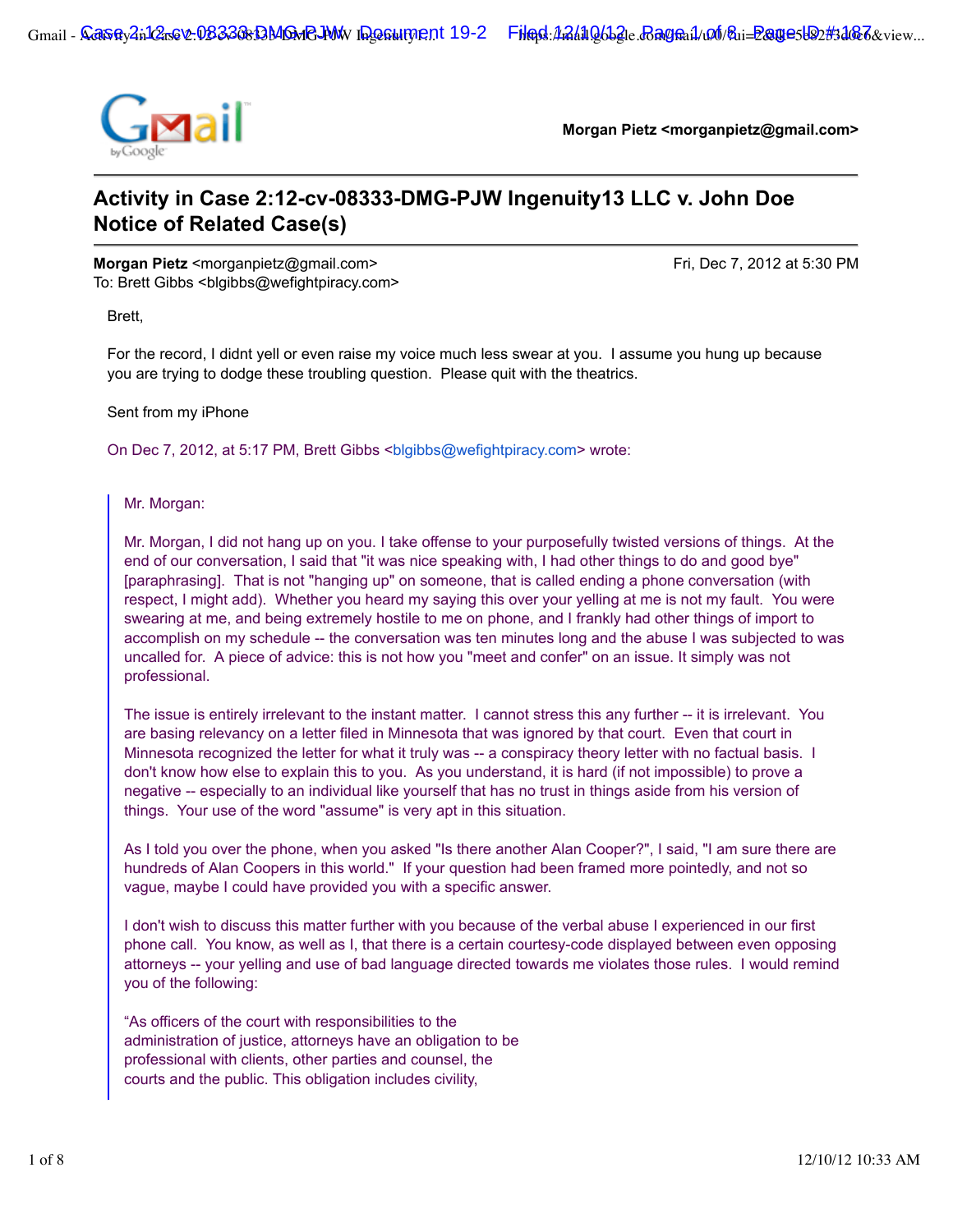professional integrity, personal dignity, candor, diligence, respect, courtesy, and cooperation, all of which are essential to the fair administration of justice and conflict resolution." [California Attorney Guidelines of Civility and Professionalism]

Please be ever mindful of this if we speak in the future.

Regards,

Brett Gibbs

On Fri, Dec 7, 2012 at 11:40 AM, Morgan E. Pietz <mpietz@pietzlawfirm.com> wrote: Brett,

This is to confirm a few things, in writing, about our phone call of earlier today.

Prior to hanging up on me, you confirmed that you would not be answering either of my questions below about (1) your client contact at Ingenuity 13 (not AF holdings, which I clarified today) or (2) a copy of Alan' Coopers verification in the Ingenuity 13 case in E.D. Cal., which you purported to keep a copy of, under penalty of perjury. You stated that you viewed these issues as irrelevant to the instant case, and would not answer them absent a more formal demand. I explained that I disagreed, because as far as I am concerned, the Alan Cooper issue goes straight to the heart of whether your client has proper standing, among other, more troubling issues.

Also, to repeat my additional request: if any facts in the Alan Cooper letter filed in Minnesota are incorrect, then please let me know which fact and why it is incorrect. However, since you have so far refused to provide any specifics, I can only continue to assume that everything in that letter is correct.

I also note that you again refused to say whether there is another Alan Cooper (other than the gentleman in Minnesota who filed the letter through counsel) who is/was the principal of AF Holdings of Ingenuity 13.

Please contact me should you change your mind and decide that you do wish to discuss this matter further.

Best regards, Morgan

On Fri, Dec 7, 2012 at 11:13 AM, Morgan E. Pietz <mpietz@pietzlawfirm.com> wrote: Re-forward.

---------- Forwarded message ---------- From: **Morgan E. Pietz** <mpietz@pietzlawfirm.com> Date: Mon, Dec 3, 2012 at 7:23 PM Subject: Re: Activity in Case 2:12-cv-08333-DMG-PJW Ingenuity13 LLC v. John Doe Notice of Related Case(s)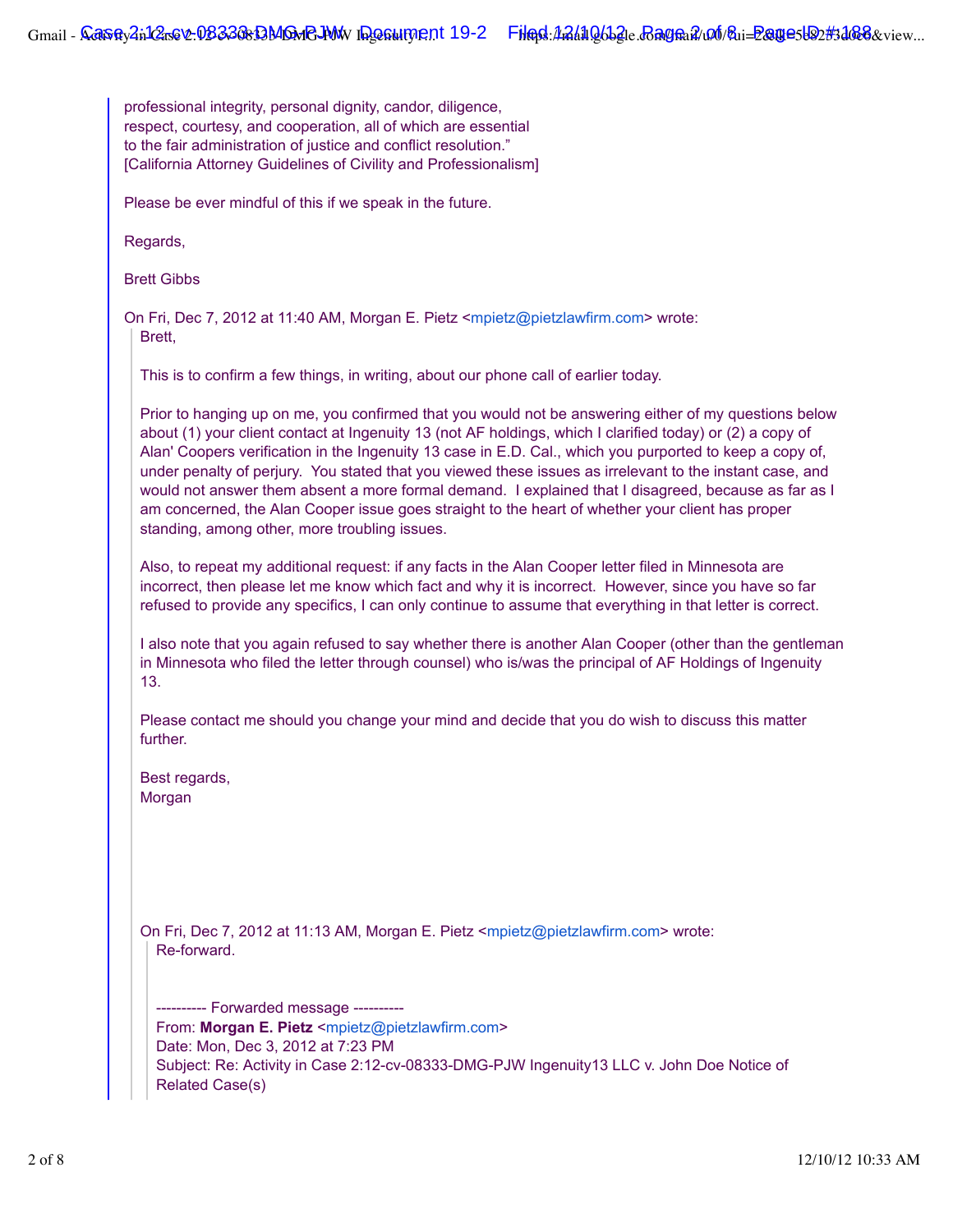To: Brett Gibbs <br/>blgibbs@wefightpiracy.com>

Brett,

If I am supposedly twisting your words (although you do not say how, or clarify whether you are now changing your mind), how about a couple of straight answers then, so nothing gets lost in translation:

(1) Will you tell me the name of your supposed client contact at AF Holdings with whom you supposedly communicated with last week? I do not want any details of the conversation, just a name.

(2) Will you produce the original signature to the verification page, identified below, that supposedly contains "Alan Cooper's" handwritten signature?

And if the answer to these questions is still no, which is what you said earlier today, please explain why.

Best regards, Morgan

On Mon, Dec 3, 2012 at 7:09 PM, Brett Gibbs <blgibbs@wefightpiracy.com> wrote: Mr. Pietz:

Assume whatever you would like to assume -- that seems to be what you have done throughout my cases with you.

As for the former, you have grossly misstated the contents of the "very brief conversation from just prior to the telephonic conference." I think this twisting of my words is intentional -- and I do not like playing childish and manipulative games. So, I will not be drawn into this baseless banter, wasting everyone's time and money.

If want to have an honest adult conversation, I will participate. If you want to have a meet and confer on these issues, I will be available to do that next week. Let me know when you are available.

Regards,

Brett Gibbs

On Mon, Dec 3, 2012 at 6:17 PM, Morgan E. Pietz <mpietz@pietzlawfirm.com> wrote: Brett,

I wanted to follow up on our very brief conversation from just prior to the telephonic conference with Judge Walsh today regarding the two issues raised in my email below.

This email is to confirm that before Magistrate Judge Walsh joined us on the line, you stated that you would not be providing me with either the name of your client contact, or a copy of the original signature version of Alan Cooper's verification in the E.D. Call Petition matter, which you stated, under penalty of perjury, that you have a copy of in your possession.

In an effort to begin a meet and confer dialogue on the matter, can you please elaborate on the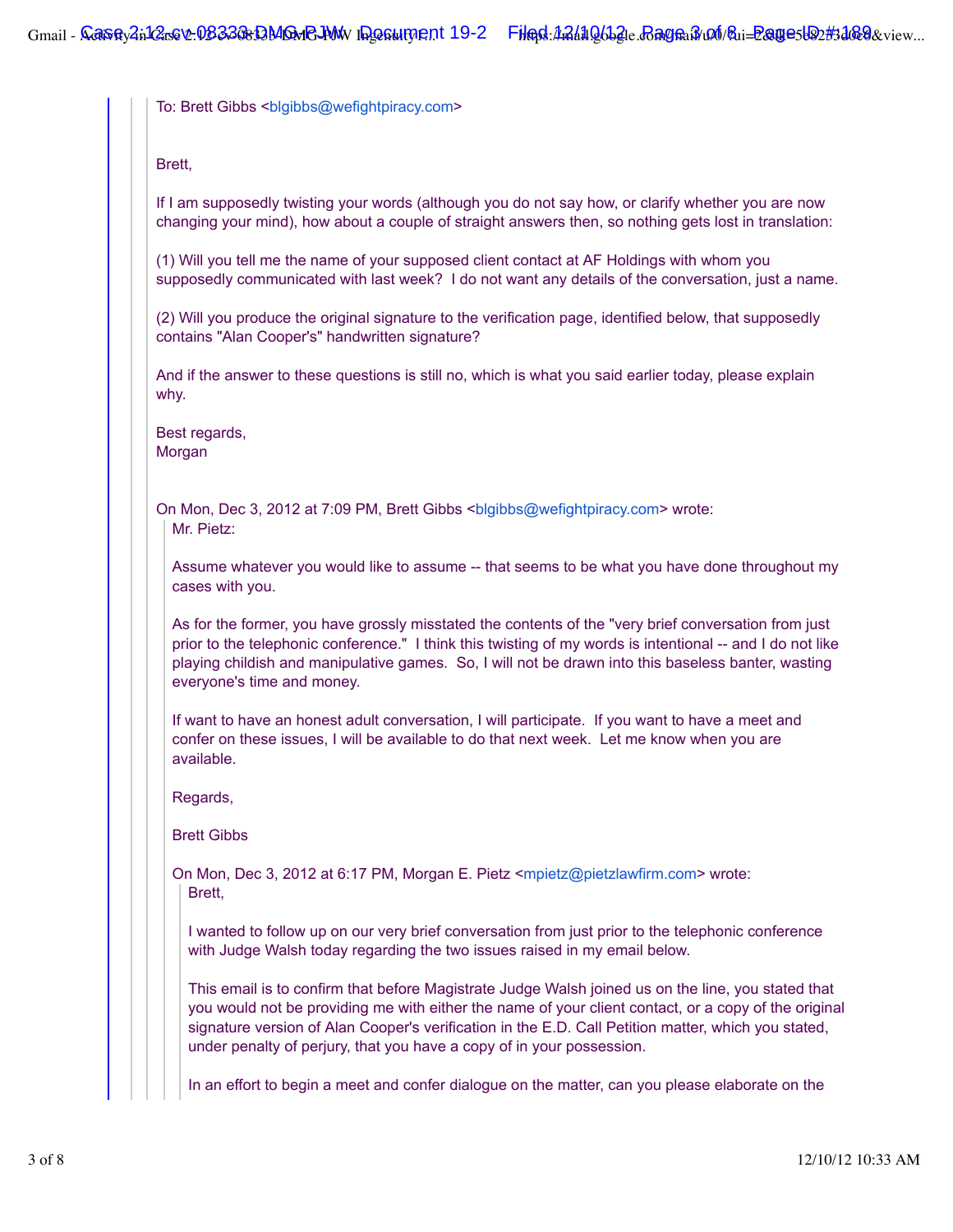reason(s) that you are refusing to produce either of these things?

Frankly, I think your refusal to answer the simple question of whether there is another Alan Cooper (i.e., not Mr. Steele's former caretaker in Minnesota) who is the principal of AF Holdings and Ingenuity 13 speaks volumes. Until you provide some kind of answer that makes sense, under penalty of perjury, I am going to assume the worst case scenario here and litigate accordingly.

If you would like to discuss any of this, please feel free to give me a call.

Best regards, Morgan

On Mon, Dec 3, 2012 at 12:58 PM, Morgan E. Pietz <mpietz@pietzlawfirm.com> wrote: Brett,

Last week you told me that you lacked authority to grant me an extension request and would have to "check with [your] client" on whether you could grant a modest extension. Then, a few days later, you purported that you had answer on this issue (although you never did bother to tell me what your client's response was).

In light of all of the serious questions raised in the Notice of Related Cases (filing receipt below) regarding who really owns AF Holdings and Ingenuity 13, I'd like you please clarify something for me: when you said you had to talk to your client last week, with whom did you speak?

Also, with reference to Exhibit E (a copy of your verified petition in an ED Cal Ingenuty 13 case) to Appendix 1 (of the Notice of Related Cases), please consider this my first, informal request for a copy of the original signature of Alan Cooper. The verification page, which recites that it was "Notarized" on the heading, states under Alan Cooper's "/s/" signature that:

"I, Brett L. Gibbs, Esq., hereby confirm per Eastern District of California Local Rule 131(f) that counsel for Plaintiff has a signed original notarized version of the above Verified Petition."

Please produce a copy of that original signature for my inspection.

Feel free to give me a call if you would like to discuss any of this prior to our 3:00 call with Magistrate Walsh today.

Best regards, Morgan

---------- Forwarded message ---------- From: <cacd\_ecfmail@cacd.uscourts.gov> Date: Mon, Dec 3, 2012 at 12:41 PM Subject: Activity in Case 2:12-cv-08333-DMG-PJW Ingenuity13 LLC v. John Doe Notice of Related Case(s) To: ecfnef@cacd.uscourts.gov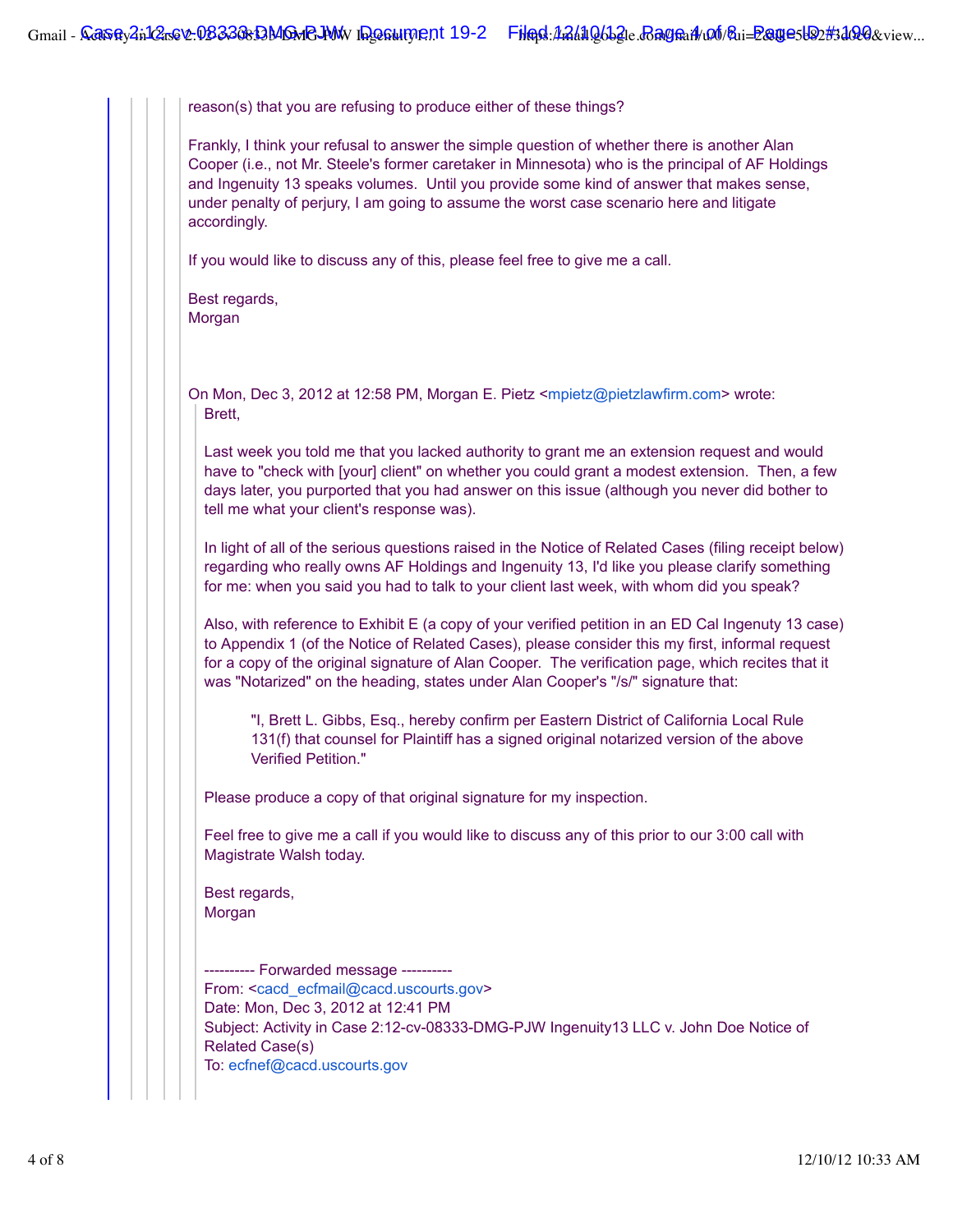**This is an automatic e-mail message generated by the CM/ECF system. Please DO NOT RESPOND to this e-mail because the mail box is unattended.**

**\*\*\*NOTE TO PUBLIC ACCESS USERS\*\*\* Judicial Conference of the United States policy permits attorneys of record and parties in a case (including pro se litigants) to receive one free electronic copy of all documents filed electronically, if receipt is required by law or directed by the filer. PACER access fees apply to all other users. To avoid later charges, download a copy of each document during this first viewing. However, if the referenced document is a transcript, the free copy and 30 page limit do not apply.**

**UNITED STATES DISTRICT COURT for the CENTRAL DISTRICT OF CALIFORNIA**

## **Notice of Electronic Filing**

The following transaction was entered by Pietz, Morgan on 12/3/2012 at 12:41 PM PST and filed on 12/3/2012

**Case Name:** Ingenuity13 LLC v. John Doe **Case Number:** 2:12-cv-08333-DMG-PJW **Filer:** John Doe **Document Number:** 15

**Docket Text:**

**NOTICE of Related Case(s) filed by Putative John Doe John Doe. Related Case(s): 2:12-cv-05709-ODW-JC; 2:12-cv-06635-GHK-RZ; 2:12-cv-06660-GAF-AGR; 2:12-cv-07385-DSF-FFM; 2:12-cv-07386- DMG-JEM; 2:12-cv-08322-DMG-PJW; 2:12-cv-08333-DMG-PJW (Attachments: # (1) Appendix 1 - Letter Filed by Counsel for Alan Cooper in District of Minnesota, # (2) Appendix 2 - Transcript of Prenda Hearing in Middle District of Florida, # (3) Appendix 3 - Table of Related Ingenuity 13 and AF Holdings Cases in Central District of California) (Pietz, Morgan)**

**2:12-cv-08333-DMG-PJW Notice has been electronically mailed to:**

Brett Langdon Gibbs &nbsp &nbsp blgibbs@wefightpiracy.com, docket@wefightpiracy.com

Morgan E Pietz &nbsp &nbsp mpietz@pietzlawfirm.com, lrudolph@pietzlawfirm.com

**2:12-cv-08333-DMG-PJW Notice has been delivered by First Class U. S. Mail or by other means BY THE FILER to :**

The following document(s) are associated with this transaction:

**Document description:**Main Document **Original filename:**\_Notice of Related Cases v3.pdf **Electronic document Stamp:** [STAMP cacdStamp\_ID=1020290914 [Date=12/3/2012] [FileNumber=14739678-0 ] [8fa7b4078f2edcb17f48906046f07118f65a17d9fd4cc4bb72a832a819fbb9d764c 53cad2cb7709c7326429417cf1da8198fa258763750d699bdcfb8302432f5]]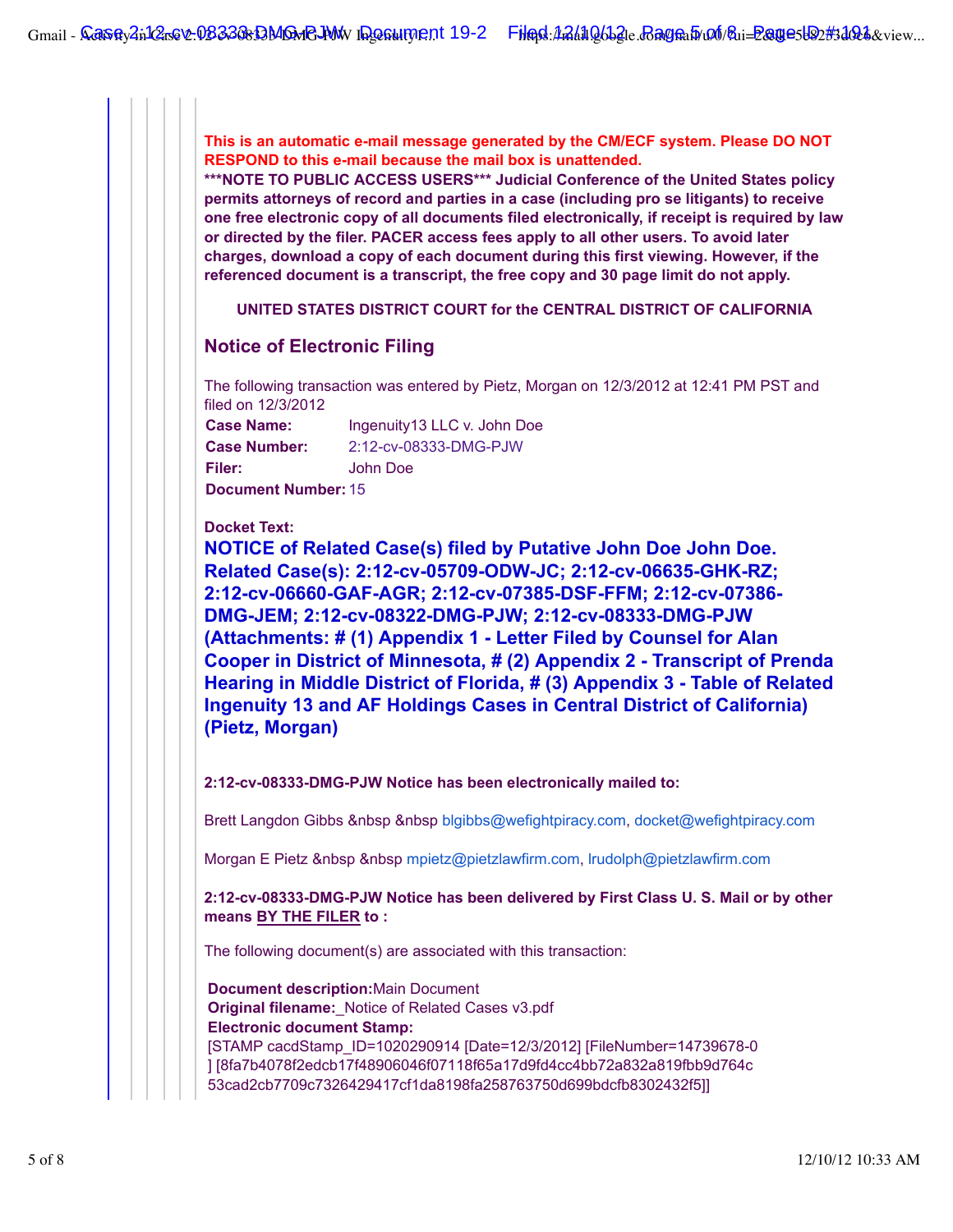**Document description:**Appendix 1 - Letter Filed by Counsel for Alan Cooper in District of **Minnesota Original filename:**1 - Alan Cooper - ECF Letter.pdf **Electronic document Stamp:** [STAMP cacdStamp\_ID=1020290914 [Date=12/3/2012] [FileNumber=14739678-1 ] [b67f59fd3ea3af034988085bb0050c0b7bec0b51f4a2a1b9e1a86d884bee70902f8 b185448643eaaf0c168ea094d9bb795cfe18ea0a76694db229c8d4f0ed93b]] **Document description:**Appendix 2 - Transcript of Prenda Hearing in Middle District of Florida **Original filename:**2 - Nguyen Hearing Transcript - Tampa.pdf **Electronic document Stamp:** [STAMP cacdStamp\_ID=1020290914 [Date=12/3/2012] [FileNumber=14739678-2 ] [800d30a30660cee9e1e1cd9e2085b2203c5f1560dc35331306948d42d5db2bacbb1 4c9c0de2ba4111a44f943ff62244c47022c110fb78c02cb7bc79c5b6db298]] **Document description:**Appendix 3 - Table of Related Ingenuity 13 and AF Holdings Cases in Central District of California **Original filename:**3 - Table of Cases.pdf **Electronic document Stamp:** [STAMP cacdStamp\_ID=1020290914 [Date=12/3/2012] [FileNumber=14739678-3 ] [5ae2ecc869dce997f693775d8ff426a8a3c48b190e25e753128678117c874da161b d2e4141ae7449e578ee22e9cd67e8a02439f2880ed9596a082b3653152487]] -- Morgan E. Pietz THE PIETZ LAW FIRM 3770 Highland Ave., Ste. 206 Manhattan Beach, CA 90266 mpietz@pietzlawfirm.com Ph: (310) 424-5557 Fx: (310) 546-5301 www.pietzlawfirm.com -- Morgan E. Pietz THE PIETZ LAW FIRM 3770 Highland Ave., Ste. 206 Manhattan Beach, CA 90266 mpietz@pietzlawfirm.com Ph: (310) 424-5557 Fx: (310) 546-5301 www.pietzlawfirm.com -- Brett L. Gibbs, Esq. (SBN 251000)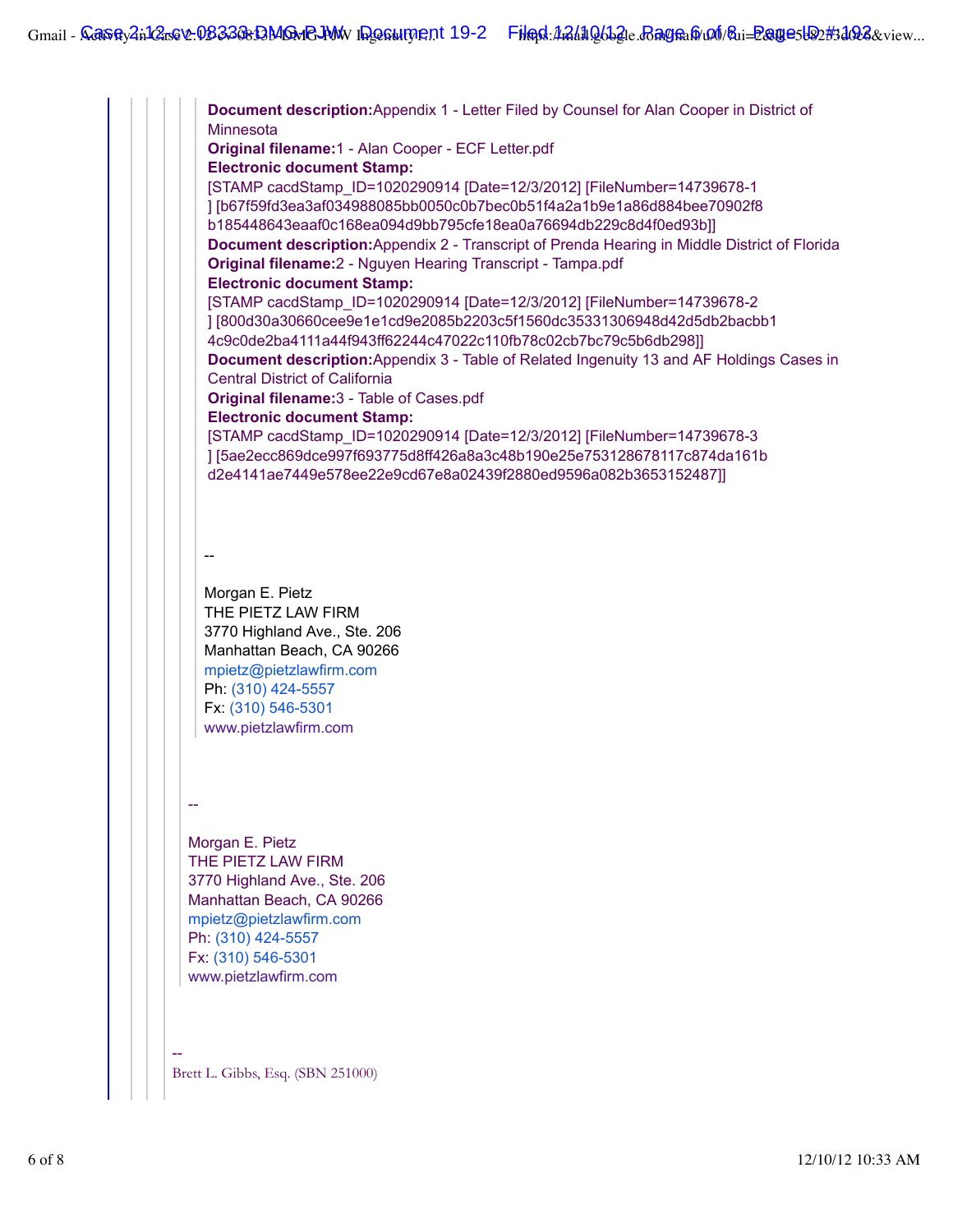Of Counsel to Prenda Law Inc. 38 Miller Avenue, #263 Mill Valley, CA 94941 415-325-5900 blgibbs@wefightpiracy.com

### NOTICE: THIS EMAIL IS INTENDED TO BE PART OF A SETTLEMENT NEGOTIATION AND IS NOT ADMISSIBLE UNDER FRE RULE 408.

#### NOTICE:

This communication is covered by the Electronic Communications Privacy Act, found at 18 U.S.C. 2510 et. seq. and is intended to remain confidential and is subject to applicable attorney/client and/or work product privileges. If you are not the intended recipient of this message, or if this message has been addressed to you in error, please immediately alert the sender by reply e-mail and then delete this message and all attachments. Do not deliver, distribute or copy this message and/or any attachments and if you are not the intended recipient, do not disclose the contents or take any action in reliance upon the information contained in this communication or any attachments.

Circular 230 Disclosure: Pursuant to recently-enacted U.S. Treasury Department regulations, we are now required to advise you that, unless otherwise expressly indicated, any federal tax advice contained in this communication, including attachments and enclosures, is not intended or written to be used, and may not be used, for the purpose of (i) avoiding tax-related penalties under the Internal Revenue Code or (ii) promoting, marketing or recommending to another party any tax-related matters addressed herein.

#### --

Morgan E. Pietz THE PIETZ LAW FIRM 3770 Highland Ave., Ste. 206 Manhattan Beach, CA 90266 mpietz@pietzlawfirm.com Ph: (310) 424-5557 Fx: (310) 546-5301 www.pietzlawfirm.com

--

Morgan E. Pietz THE PIETZ LAW FIRM 3770 Highland Ave., Ste. 206 Manhattan Beach, CA 90266 mpietz@pietzlawfirm.com Ph: (310) 424-5557 Fx: (310) 546-5301 www.pietzlawfirm.com